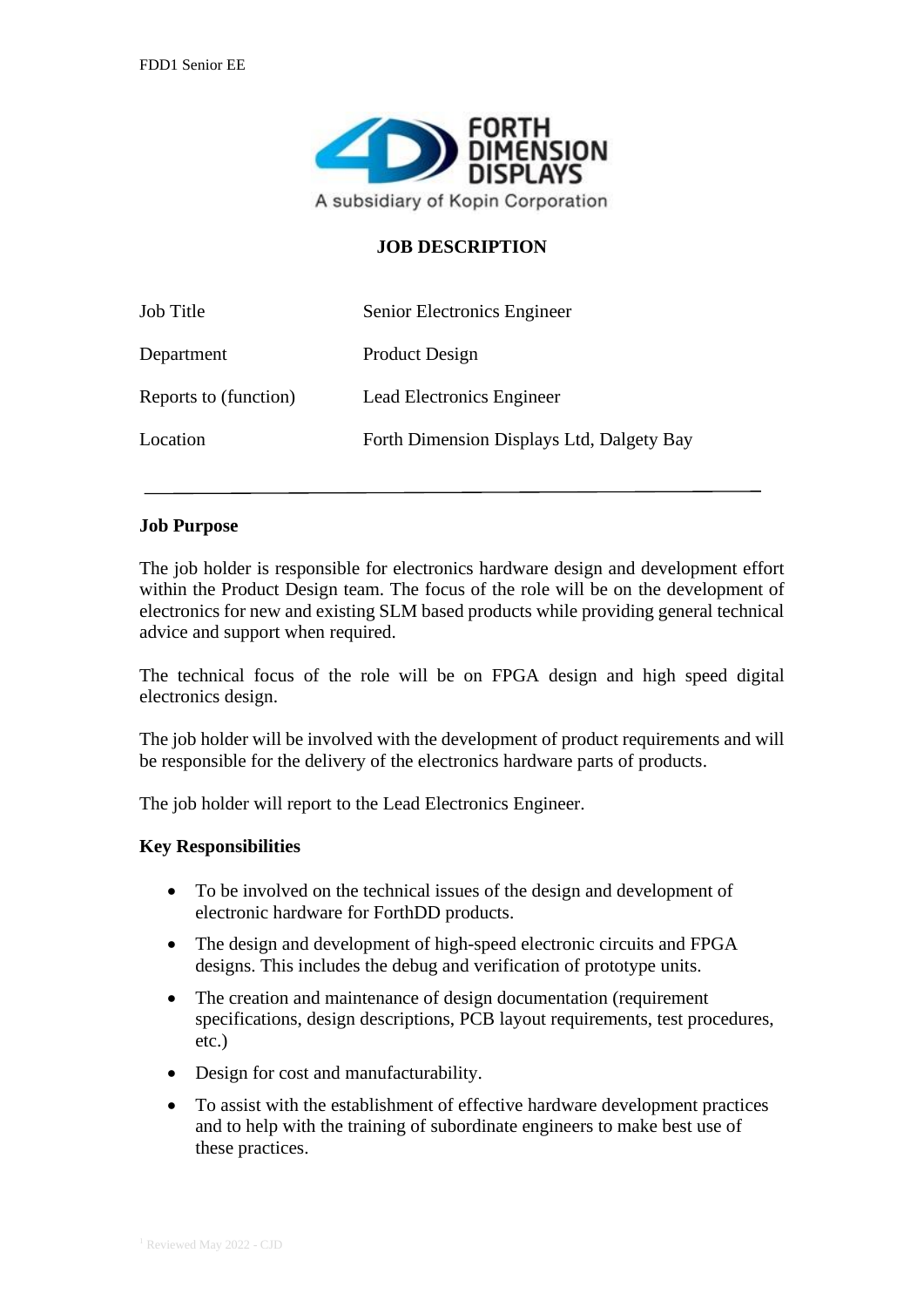- The provision of advice and direction on the selection, maintenance and use of hardware design tools
- To ensure that safe working practices are adhered to in accordance with the Staff Handbook.
- Any other duties as may be deemed appropriate by the Line Manager.

# **Working Relationships**

Applications Engineering Production Sales and Marketing

## **Responsible For**

Advice and help to colleagues in areas of specialist technical knowledge and the support of other electronics engineers.

# **Core Aptitudes**

The employee will be an experienced electronics engineer with a background in design and development. The employee will have experience of the following:

- HDL coding (VHDL/Verilog/System Verilog) of FPGA or ASIC designs
- High speed digital design
- Schematic design and capture and design processes
- Testing and debug of prototype designs
- Technical documentation

# **Supplementary Aptitudes**

Experience of one or more of the following would be beneficial:

- PCB design
- Video/graphics interfacing (HDMI/DisplayPort/SDI etc.)
- Mixed Analogue/Digital circuit design
- Liaising with sub-contractors, or supplier representatives
- Working with mechanical, software, or optical engineers
- Coaching/mentoring skills

## **General**

Good problem-solving skills and ingenuity Resourcefulness, creativity and inventiveness Ability to meet deadlines and work under pressure